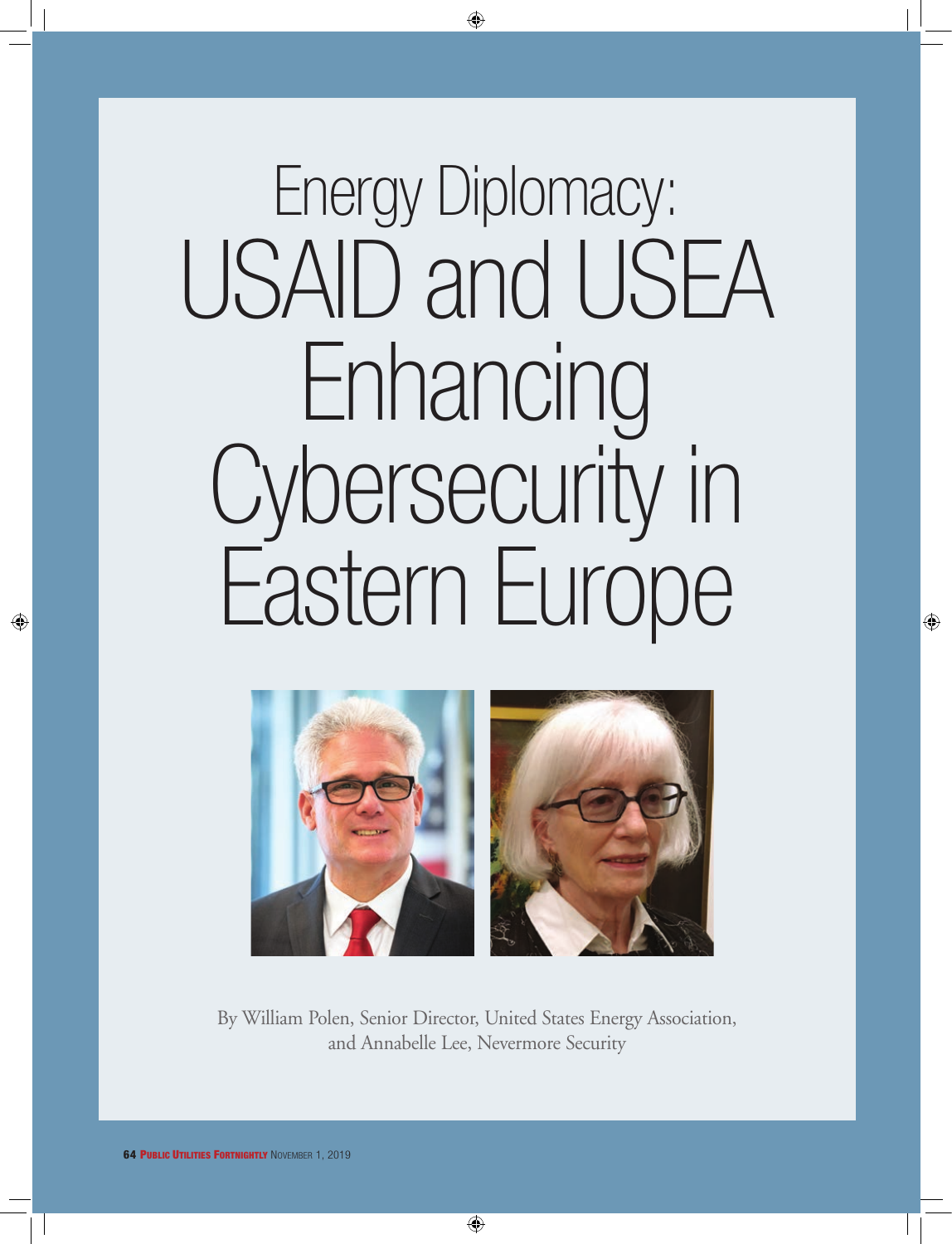

nergy security in Eastern Europe – the ability to provide access to affordable and reliable sources<br>of primary and secondary energy to the population – is a function of natural resource endowment,<br>the ability of markets to of primary and secondary energy to the population – is a function of natural resource endowment, the ability of markets to generate capital investment required to build out energy infrastructure, the geopolitics of natural gas and electric power transmission, and the security of power and gas grids.

For the fragile young democracies of the region (Armenia, Albania, Bosnia-Herzegovina, Georgia, Kosovo, Moldova, Montenegro, North Macedonia, Serbia, and Ukraine) a secure and diversified supply of energy resources is essential to support long term economic growth and social cohesion.

Since the fall of the Soviet Union, the United States Energy Association (USEA), in cooperation with the United States Agency for International Development (USAID), has worked in Eastern Europe to enhance energy security through the Energy Technology and Governance (ETAG) Program.

This is the second of a series of articles that describes the ETAG Program, its work in the region, and its tangible benefits to the United States.

### **Cybersecurity is Energy Security**

Though power grids in Eastern Europe are less automated than their Western European counterparts, the potential disruption to electricity service resulting from a cyberattack on critical infrastructure is a significant and immediate challenge to national and regional energy security.

In 2015, a first of its kind cyberattack committed against a Ukrainian distribution company resulted in two hundred and twenty-five thousand customers losing power for several hours. It took Ukrainian officials several hours to restore service.

The most debilitating effect of this and similar attacks on Eastern European critical infrastructure is the loss of confidence in government's ability to protect its citizens and their fragile young democracies from the malign influence of state and non-state actors working to destabilize the region.

Scott Aaronson, vice president of security and preparedness at the Edison Electric Institute emphasized the significance of critical network infrastructure at the 2019 NARUC Winter Policy Summit, stating, "An attack on critical infrastructure is an attack on civil society."

In response to the growing threat to energy security posed by cyberattacks on critical infrastructure in Eastern Europe, USAID and USEA launched the Utility Cyber Security Initiative (UCSI) soon after the attack on Ukraine.

### **Re-Inventing Corporate Governance**

Eastern European transmission and distribution utilities are unprepared for the challenges associated with cyberattacks.

Senior management does not have a comprehensive view of

**William L. Polen** is the Senior Director at the United States Energy Association where he directs the multi-year Energy Technology and Governance Program in cooperation with the United States Agency for International Development.

 **Annabelle Lee** is the President of Nevermore Security where she

USAID and USEA organized an Energy Utilities Cyber Security Summit in cooperation with EEI to increase cybersecurity awareness of UCSI utility CEOs. the magnitude of the threat and risk to business continuity; management has inculcated a minimal culture of cyber hygiene; boundaries between information technology and operations technology limit intra-utility coordination across potential attack planes; lines of authority for cybersecurity are not clearly delineated across management domains; budgets are siloed and this adversely impacts cybersecurity investments, as they are

cross-cutting; most utilities possess only a basic cybersecurity awareness program focused on all employees; and supply chain management is rarely considered.

As a result, Eastern European utilities need to develop the management hierarchy, processes and procedures to effectively identify and implement cybersecurity controls and plan for, and respond to, cyberattacks. And, they lack an overall cybersecurity strategy that is necessary to advocate for cybersecurity investments in tariff discussions with their national regulatory authorities.

In the early 1990s, USAID and USEA pioneered the Utility Partnership Program, through which volunteers from American investor-owned utilities mentored their Eastern European counterparts during their transition from state owned entities to commercial companies. Today, the UCSI is working with the

focuses on cybersecurity strategy and risk management; design and architecture; assessments against standards and applied cryptography.

The opinions expressed herein are those of the authors and do not necessarily reflect the views of the U.S. Agency for International Development.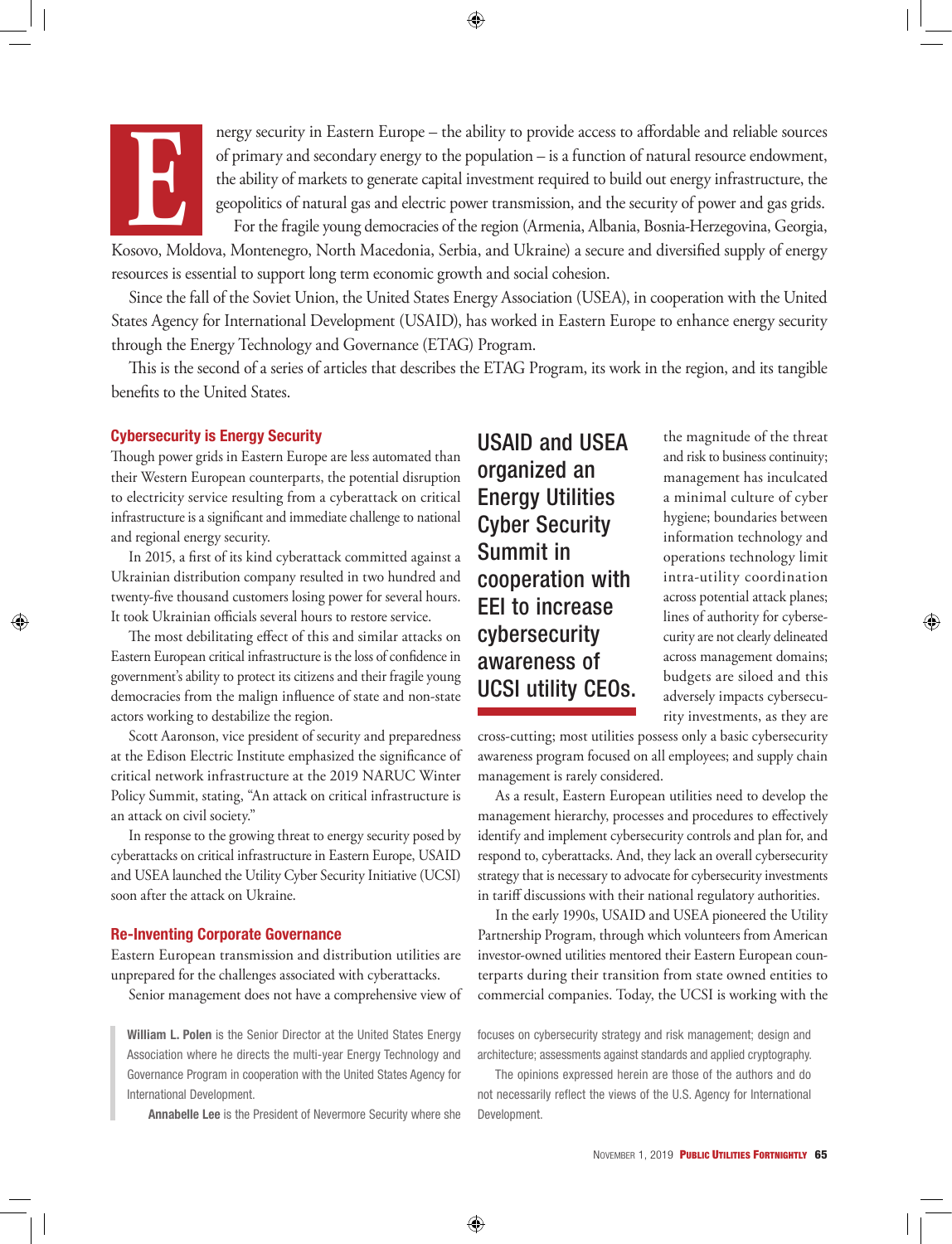same Eastern European utilities to re-invent their corporate management in the age of cybersecurity.

The UCSI is assisting utilities to develop a rational approach to cybersecurity capital expenditures by advancing a risk-based assessment methodology customized to the technology and business practices of Eastern Europe. The methodology enables utilities to identify and prioritize their most acute cybersecurity challenges based on the potential risk to reliability and business continuity. Utilities will use the methodology's results to justify near term cybersecurity capital expenditures in tariff discussions with their national regulatory authorities.

To foster longer-term cybersecurity planning, UCSI is conducting Electricity Subsector Cybersecurity Capability Maturity Model (ES-C2M2) assessments with its member utilities. The ES-C2M2 enables utilities to evaluate, prioritize, and set goals for improving cybersecurity capabilities in several management domains, including, but not limited to: risk management; asset, change, and configuration management; identity and access management; threat and vulnerability management; situational awareness; event and incident response; and workforce management.

The assessments are helping the UCSI utilities and their regulators determine their current cybersecurity posture, set goals, target medium to long-term cybersecurity investment, and identify policies, procedures and training programs needed to fortify defense and response capabilities.

### **Information Access**

Accessing threat information, security updates, and information on new software applications is a challenge to Eastern European utilities on the periphery of cybersecurity information networks.

USAID and USEA organized an Energy Utilities Cyber Security Summit in cooperation with EEI to increase cybersecurity awareness of UCSI utility CEOs. Participants included executives from Avangrid, Berkshire Hathaway, Eversource, Exelon, Enel, North American Electric Reliability Corporation, and Southern Company.

Key points emerging from the summit: Cybersecurity is a leadership issue, not just an information technology issue. Inculcating a culture of cybersecurity must be one of management's top priorities. Senior leadership needs to be aware of the threats and vulnerabilities and set priorities, allocate resources, and create accountability. To be effective, cybersecurity must be included in all facets of the organization: human resources, supply chain, network planning, substation automation, and corporate structure.

People are a utility's greatest asset and weakest link. First and foremost, cybersecurity requires an aware and alert culture, particularly in addressing phishing attacks, which account for eighty to ninety-five percent of unauthorized access to systems.

Anti-phishing training and awareness is critical for all employees, not only those focused on cybersecurity.

Technology is not a silver bullet. Technology deployment absent competent people, support processes and an overall plan will not lead to cybersecurity.

Changes in technology results in new attack vectors*.* New grid technologies are introducing millions of novel intelligent components to the electric grid that communicate in more advanced ways than in the past. With alternative energy sources such as solar power and wind, there is increased connectivity across organizations and systems. Increased interconnections and new technologies result in a larger attack surface that may be exploited by potential adversaries.

Developing a circle of trust for information sharing is essential. Protection of critical infrastructure is a shared responsibility.

Unprotected Eastern European utilities provide a potential laboratory and staging ground for malicious actors to perpetrate attacks against American critical infrastructure.

Coordination among industry and government stakeholders and with other sectors, including water, transportation, and communications, will improve situational awareness, resilience, and security of the grid by sharing best practices, threats, vulnerabilities, cyber incident reports and mitigation strategies.

## **Protecting Homeland, Extending Influence**

Small American utilities share many of the same cybersecurity challenges as their colleagues in Eastern Europe.

Participating in USAID/USEA cybersecurity workshops and seminars provide American utilities volunteers with an opportunity to exchange knowledge and experience with their Eastern European counterparts.

And, as unprotected and unprepared Eastern European utilities provide a potential laboratory and staging ground for malicious state and non-state actors to perpetrate attacks against American critical infrastructure, improving the cybersecurity capabilities of Eastern European utilities protects U.S. utilities.

Volunteers in the USAID/USEA program provide invaluable contributions of time, expertise, and insights. USAID/USEA funds the cost of travel, lodging, insurance, meals, and other expenses associated with participation in the USAID/USEA cybersecurity program.

If improving energy security in Eastern Europe appeals to your firm, please contact us about opportunities to participate in the USAID/USEA Utility Cybersecurity Initiative. PUF